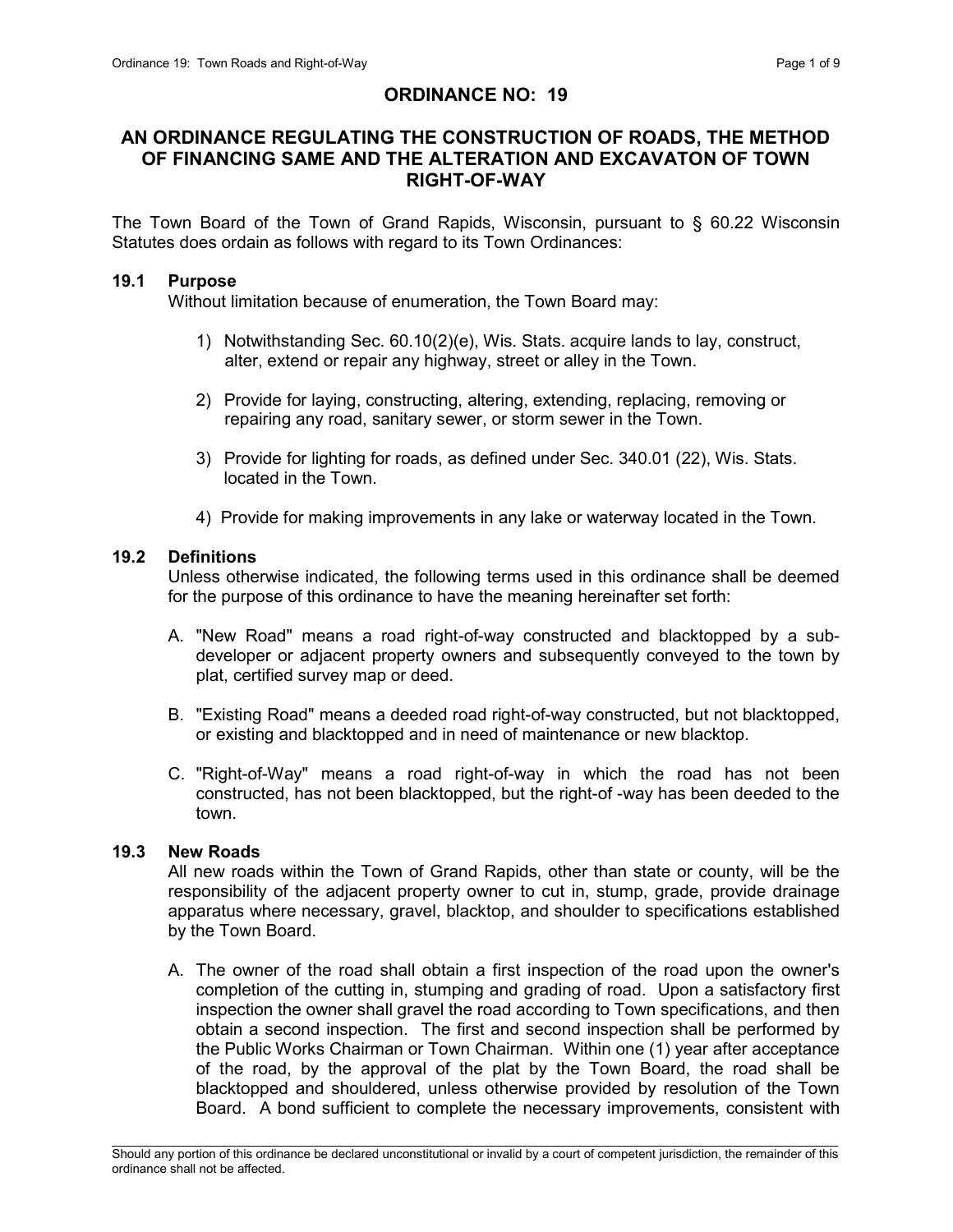the direction of the Town Board, shall be posted prior to the acceptance of the plat, certified survey map, or deed. A plat shall not be signed until the road is completed, except for blacktopping, according to Town specifications.

- B. All roads or streets will be stumped and graded to a minimum of sixty-six (66) feet in width.
- C. All 40-line roads will be graded to the full width of the right-of-way.
- D. Specifications shall be established by the Town Public Works Committee for new or reconstructed roads in the town and described in the Appendix to Ordinance 19 (Roadway Construction Specifications), also on file with the clerk of the town.
- E. All wood cut from road rights-of-way shall be removed from the roadway. It will be offered to the adjacent property owner if requested in writing within a reasonable time.
- F. All cul-de-sacs constructed after November 13, 2001 shall be constructed with a minimum radius of seventy-two (72) feet.

## 19.4 Existing Roads

Section 19.2 does not preclude any action by Town Board to grade, gravel and/or blacktop any existing roadway deemed to be in the best interest of the town.

## 19.5 Boulevards

Boulevards, defined as such, will not be permitted anywhere within the Town of Grand Rapids, Wood County, Wisconsin.

## 19.6 Concrete Curb, Gutter, Pavement, Sidewalks, or Storm Sewers

Under special circumstances which shall be found to exist by resolution of the Town Board, concrete curb, gutter, pavement, sidewalks or storm sewers shall be required for specified roads. Construction shall be in accordance with plans and specifications approved by the Town Board. A bond sufficient to complete the improvements, consistent with the direction of the Town Board, shall be posted prior to commencement of construction. In the event said concrete improvements or storm sewers are required, the cost of concrete improvements or storm sewers shall be specially assessed to the adjacent landowners consistent with the terms of sec. 66.60 and sec. 66.605, Wis. Stat.

## 19.7 Right-of-Way

Within the Town of Grand Rapids there shall be no:

- A. Private structures or objects placed within the road right-of-way. The Town of Grand Rapids will not be responsible for such illegally placed structures or objects.
- B. Personal use of road right-of-way except for planting or maintaining a lawn.
- C. Pursuant to sec. 86.04 of Wis. Stat., the Town Board shall have the right to order the removal of any object or structure which lies within the bounds of the road right-of-way.
- D. For the safety of motorists, bicyclists and pedestrians, the Zoning Ordinance requires that the triangles of lots at intersections are clear of trees and shrubs to allow clear visibility of both streets.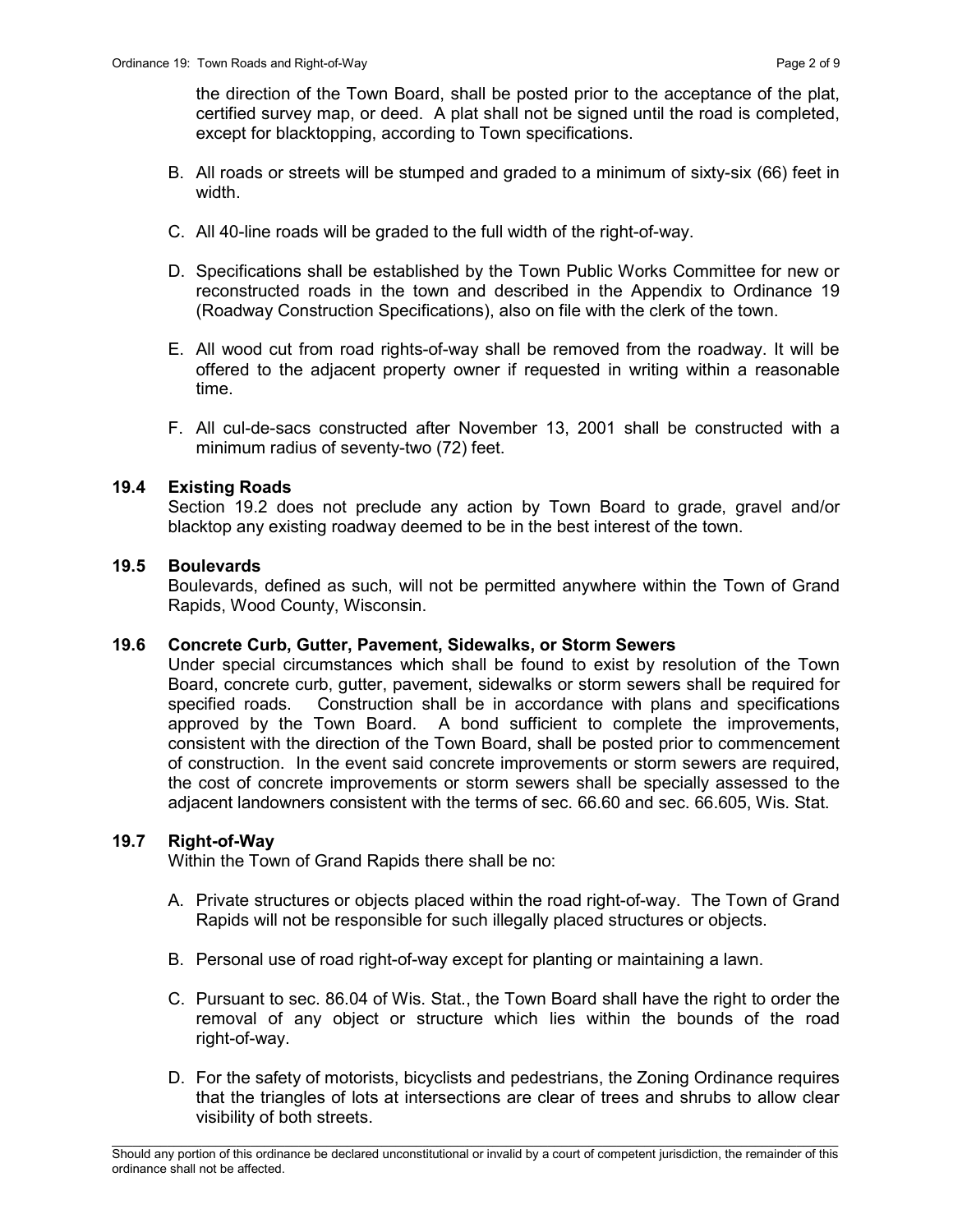#### 19.8 Blacktopping

The blacktopping of an existing road shall be commenced by a petition in writing signed by a majority of all owners of real estate bounding the specified town road. Each parcel bounding the specified town road shall be entitled to no more than one vote despite multiple ownership. Owners of more than one parcel bounding the specified town road shall be entitled to only one vote. Authority to proceed with the requested blacktopping shall be subject to approval by resolution of the Town Board. All petitions, bearing the necessary signatures, shall be filed with the Town Clerk no later than June 1st of the calendar year in which blacktopping is requested.

- A. Cul-de-sacs on roads to be blacktopped shall be fully blacktopped from center-point to a circumference with a minimum radius of fifty (50) feet.
- B. All blacktopping shall comply with specifications established by the Town Board, described in the Appendix to Ordinance 19 (Roadway Construction Specifications), also on file with the clerk of the town.
- C. The cost of new blacktopping shall be specially assessed to adjacent property owners in accordance with the terms of sec. 60.51, sec. 66.60 and sec. 66.605, Wis. Stat.
- D. Section 8 does not preclude any action by the Town Board to grade, gravel or blacktop any existing roadway deemed to be in the best interest of the town.

#### 19.9 Roadway Ditches

 Roadway ditches shall be constructed consistent with the specifications set forth on Diagram A attached hereto.

- A. No property owner shall modify an existing roadway ditch in such a manner as to cause the depth to vary from the greater of:
	- 1) The original elevation; or
	- 2) A depth nine (9) inches below the edge of the paved surface of the road.
- B. A property owner may place up to four (4) inches of topsoil on the right-of-way from the lotline to the outside edge of the roadway shoulder. In any event, no property owner may modify an existing roadway ditch, nor install a driveway without culvert pipes, so as to impede the natural drainage of water.
- C. The Town Public Works Committee Chairman shall have authority to order, in the interests of the public safety, health, and welfare, that a deeper roadway ditch is required for drainage or road preservation.

#### 19.10 Shoulders

All newly constructed roadways within the Town of Grand Rapids shall have a three (3) foot minimum shoulder which consists of a gravel or aggregate road base.

A. If existing blacktopped roads are overlayed, the shoulder shall be of reasonable width consisting of a gravel or aggregate road base.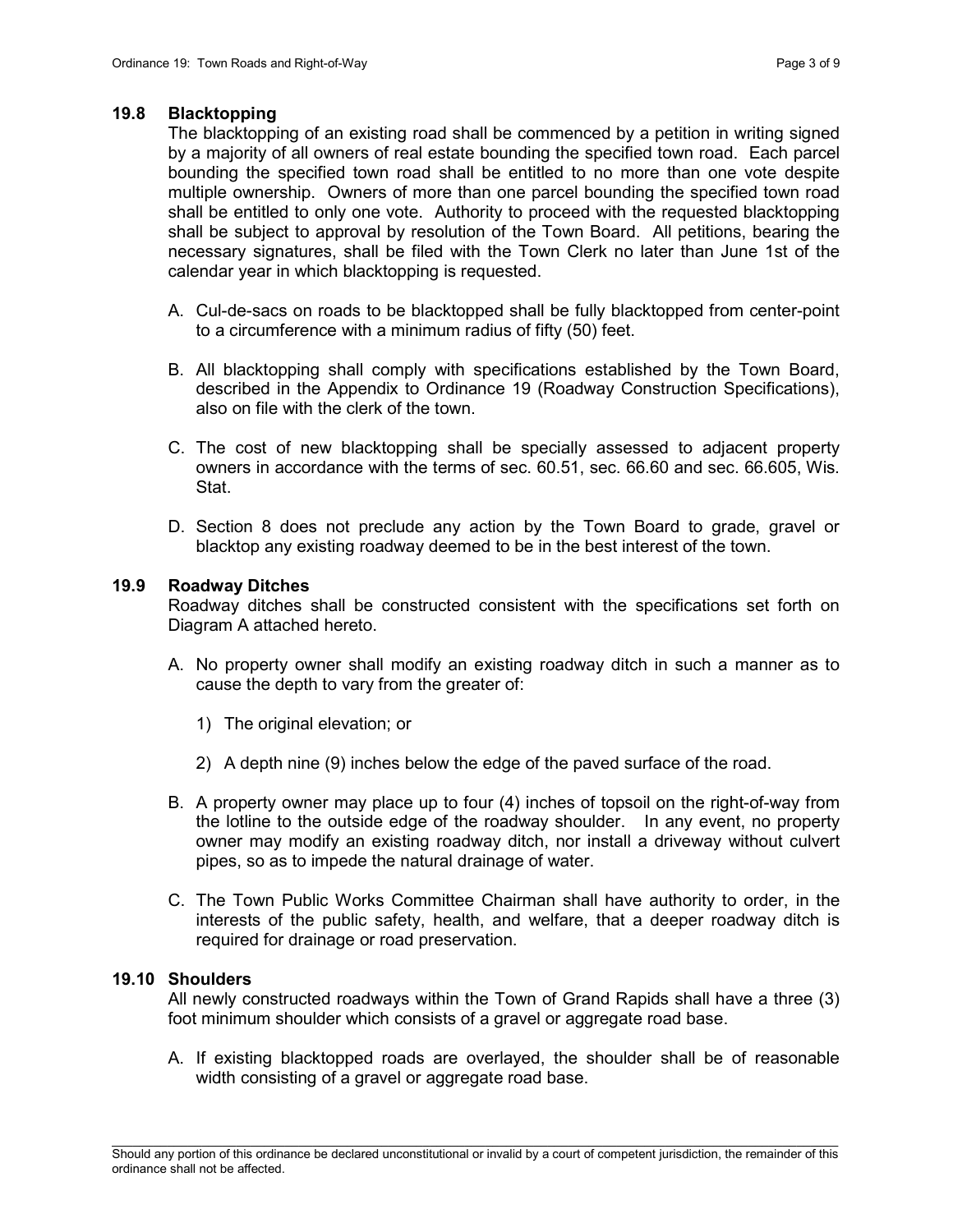#### 19.11 Driveways

Any person installing a driveway or a reconstruction or alteration of an existing driveway shall, prior to any such installation, obtain a Driveway Permit. Application for a Driveway Permit shall be made in writing to the Public Works Leadman and shall describe the property and the road or street where the driveway will be constructed or altered. All driveways installed, altered, changed, replaced or extended after the effective date of this article shall meet the following requirements and must be approved as to location by the Town of Grand Rapids Public Works Leadman or their designee.

- A. A plot plan showing the placement of the driveway access shall be required along with the permit application, and a fee as per Ordinance 39 "Schedule of Fees and Forfeitures" shall be paid with application submission.
- B. The maximum number of driveway openings for vehicular ingress and egress permitted for lots with a width less than 100 feet shall be one and for lots with a width greater than 100 feet, two driveway openings may be permitted with approval of the Public Works Leadman. Agricultural-zoned (A) parcels with a width greater than 100 feet, may be permitted more than two driveway openings with approval of the Public Works Leadman or their designee.
- C. Openings for vehicular ingress and egress shall be a maximum of 40 feet wide and a minimum of 15 feet wide. At the property line, driveways shall be a maximum of 30 feet wide and a minimum of 10 feet wide.
- D. Driveway approaches may be constructed of the following material, bituminous, gravel, granite, sand, sod, concrete, and such materials as the Town Public Works Committee may approve from time to time in order to protect road grading equipment.
- E. The surface of the driveway connecting with the roadway shall slope down and away from the road shoulder a sufficient amount and distance to preclude ordinary surface water drainage from the driveway area flowing onto the roadbed. The driveway shall not obstruct or impair drainage in the roadside and ditch areas.
- F. Any repairs or cleaning of the roads adjacent to the installation of driveways shall be at the owner's expense.
- G. When grading or reconstructing a roadway, the Town of Grand Rapids will replace existing driveway(s) for each separate freehold. The portion of the driveway approach to be replaced will be from the portion of the edge of the roadway to the edge of the abutting right-of-way. A driveway shall be replaced with a surface similar to its original surface except for concrete. For a concrete approach the property owner will have the option of accepting a bituminous approach or accepting a payment from the Town of Grand Rapids equal to the cost of a bituminous replacement. .

## 19.12 Subdivision Entrances

In all entrances and exits of subdivisions in the Town of Grand Rapids there shall be no signs or structures in the road right-of-way.

#### 19.13 Special Assessments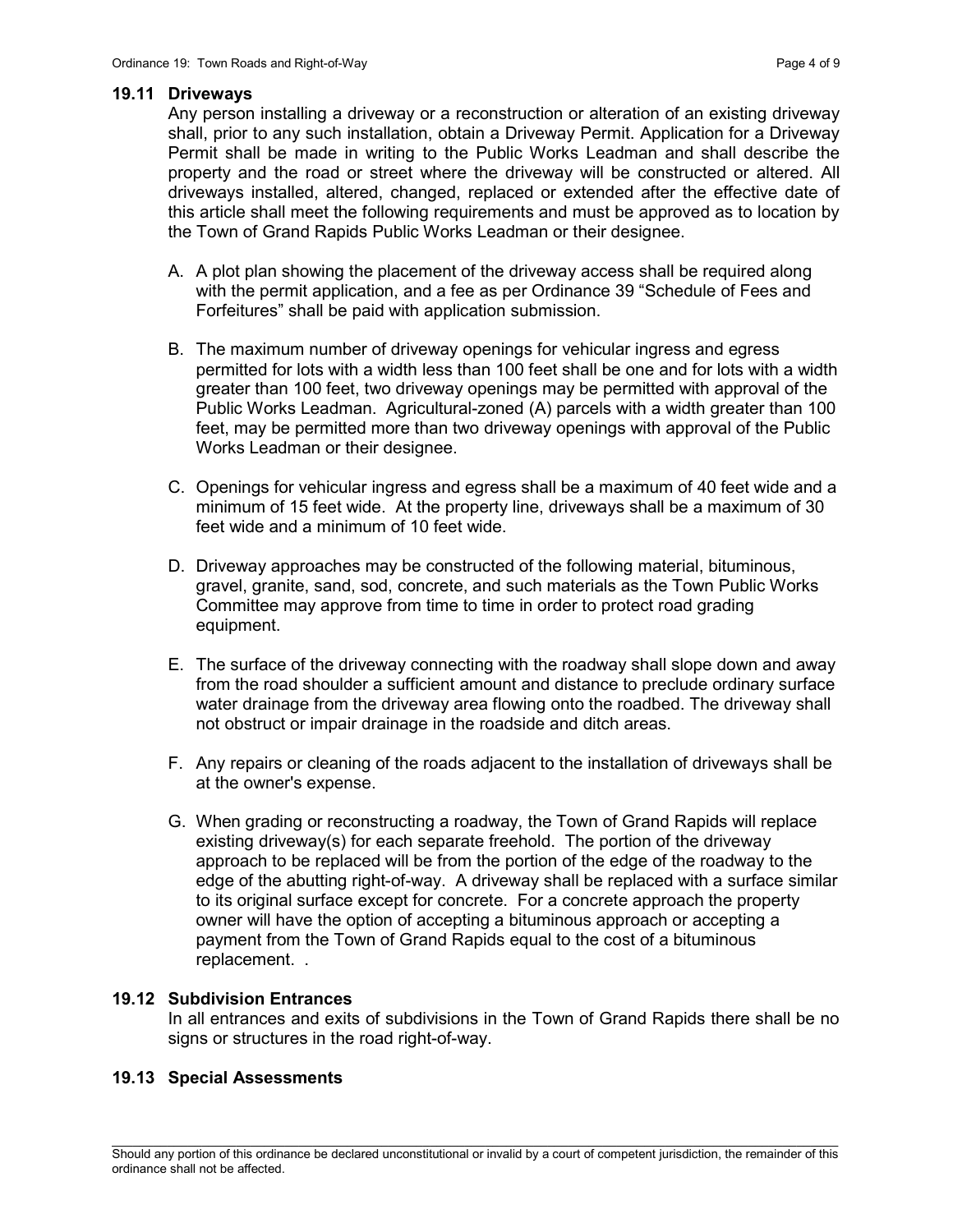When the costs of improvements are determined by the Town Board to be assessable to benefited property owners, special assessments shall be assessed pursuant to the terms of § 66.54, § 66.60 and § 66.605, Wis. Stat.

A. In the event property benefited by a public improvement derives no use of the improvement, the special assessment may be deferred on terms and in such a manner as prescribed by the Town Board. If prescribed by the Town Board, special assessments may be paid in installments over a period not to exceed ten (10) years. All assessments deferred or to be paid in installments shall bear interest at a rate to be set by the Town Board. This interest charge shall be made to cover administrative expenses relating to these assessments.

## 19.14 ALTERATION/EXTENSION, EXCAVATION OR ADDITION TO RIGHT-OF-WAY

## A. Regulations:

- 1) No person, partnership, utility or corporation, or their agents or employees or contractors shall make or cause alteration, extension or addition within the road right-of-ways without a permit issued by the Town Clerk. The permit fees shall be established in Ordinance No. 39 and shall be paid prior to the issuance of the permit.
- 2) An application for the permit shall be submitted to the Town Clerk with a written plan of the proposed alteration, extension or addition, showing its location and details of construction, including specified depth, method of auguring, provisions of restoration and whatever the Town would deem necessary for review and consideration. The Town Clerk shall approve or deny a permit application within 60 days of receipt of the application. If a permit application is denied, the Town Clerk shall provide the applicant with a written explanation of the reasons for denial.
- 3) No openings in the roads, sidewalks or public ways shall be permitted when the ground is frozen except where it is deemed necessary by the Town.
- 4) In any opening or excavation, all paving or ballasting materials shall be removed with the least possible loss of or injury to surfacing materials and together with the excavated materials from the opening shall be placed so as to cause the least practicable inconvenience to the public and permit free flow of water in the right-of ways.
- 5) Every opening and excavation shall be enclosed with sufficient barriers. Sufficient warning lights shall be kept on from sunset to sunrise. Such lights shall be spaced so as to give adequate warning of the existence of the opening and piled excavated materials. No open flame warning pots shall be used. Except by special permission from the Town, no trench shall be excavated more than two hundred fifty (250) feet in advance of pipe or conduit neither laying nor left unfilled more than five hundred (500) feet where pipe or conduit has been laid. All necessary precautions shall be taken to guard the public effectively from accidents or damage to persons or property through the period of the work. Each person making such opening shall be held liable for all damages, including costs incurred by the Town in defending any action brought against it for damages, as well as cost of any appeal, that may result from the neglect by such person or his employees of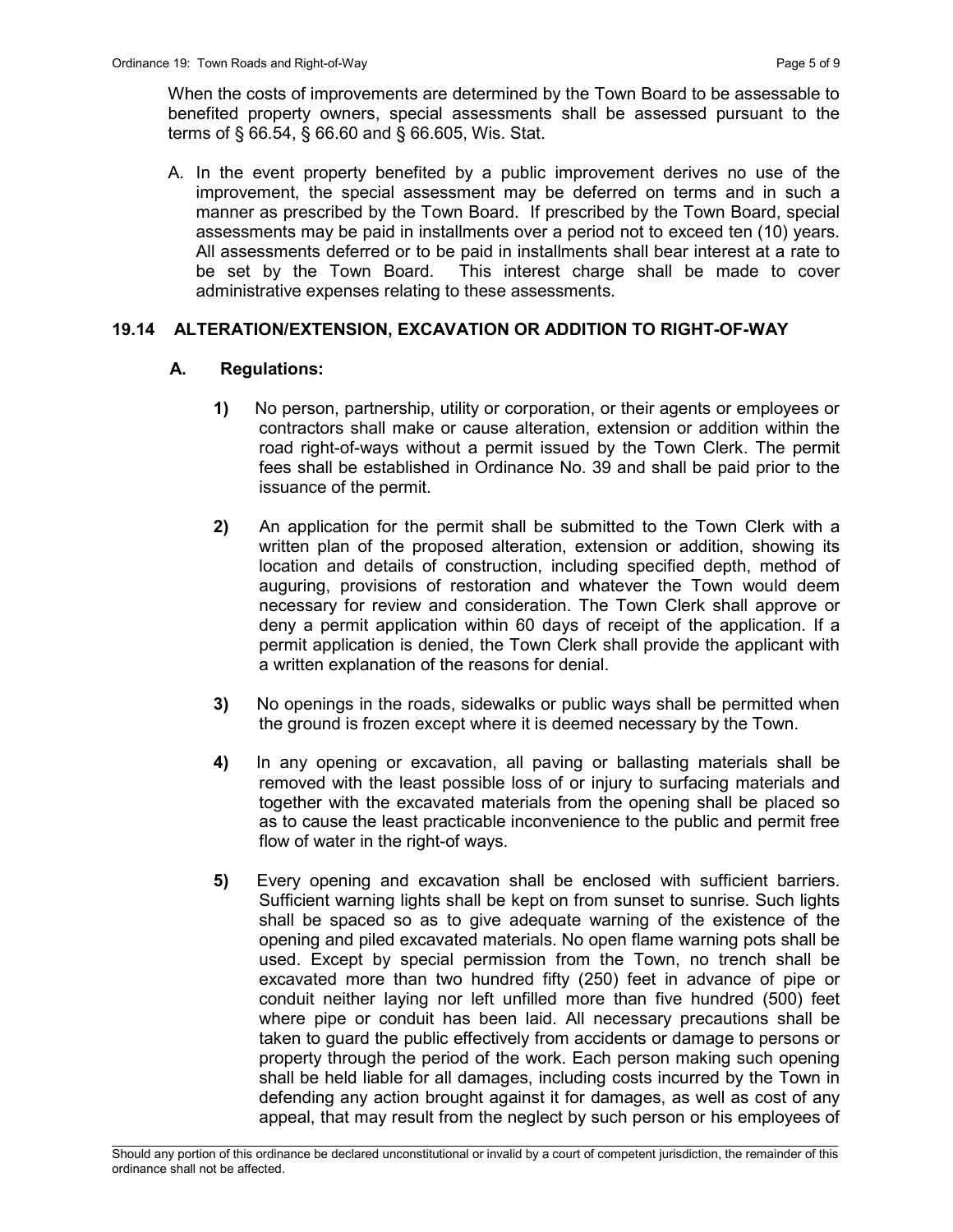any necessary precaution against injury or damage to persons, vehicles or property of any kind.

- 6) Unless the work shall be commenced within thirty (30) days from the date of approval, permission shall be void, and a new request must be submitted. The Town may extend the time limitation for good cause. The applicant shall have present at the site of construction and during the restoration period a copy of the construction plans and Town's written permission.
- 7) It shall be the duty of the applicant to notify the Town Clerk and all private individuals, firms and corporations affected by the work to be done at least twenty-four (24) hours before such work is to commence. The Town Clerk shall also be notified at least four (4) hours prior to backfilling and/or restoring the surface.
- 8) During the period of construction and excavation, the applicant shall take all reasonable precaution, including following all industry standards, in protecting the safety of all persons, including but not limited to, area residents, motorists and Town employees, who are likely to be in the area of construction and/or excavation. The utility shall also take reasonable precaution necessary to protect the environment and prevent erosion.

#### B. Restoration:

- 1) All surface monuments or hubs must be removed and replaced as nearly as possible in their original condition or position. Any excavated material, which, in the opinion of the Town, is not suitable for refilling, shall be replaced with approved backfill material. All rubbish shall be immediately removed. In refilling the opening, the earth must be puddled or laid in layers not more than six (6) inches in depth and each layer rammed, tamped or flushed to prevent aftersettling. When the sides of the trench will not stand perpendicular, sheathing and braces must be used to prevent caving. No timber, bracing, lagging, sheathing or other lumber shall be left in any trench. The Town may elect to have the opening repaired by the Town, in which case the cost of making such repair and of maintaining it for one (1) year shall be charged to the person making the road opening.
- 2) The person who does such restoration shall be responsible therefore for two (2) years from the date of the completion of the work and shall file a written guarantee or surety bond to that effect with the Town in the amount of One Thousand Dollars (\$1,000.00), except as provided in paragraph I herein.
- 3) Whenever the Town shall find that any such work has become defective within two (2) years of the date of completion, it shall give written notice thereof to the contractor or to his surety stating the defect, the work to be done, the cost thereof and the period of time deemed by the Town to be reasonably necessary to complete said work. After receipt of such notice, the contractor or the surety must, within the time specified, repair the defect or indemnify the Town for the cost of doing the work as set forth in the notice.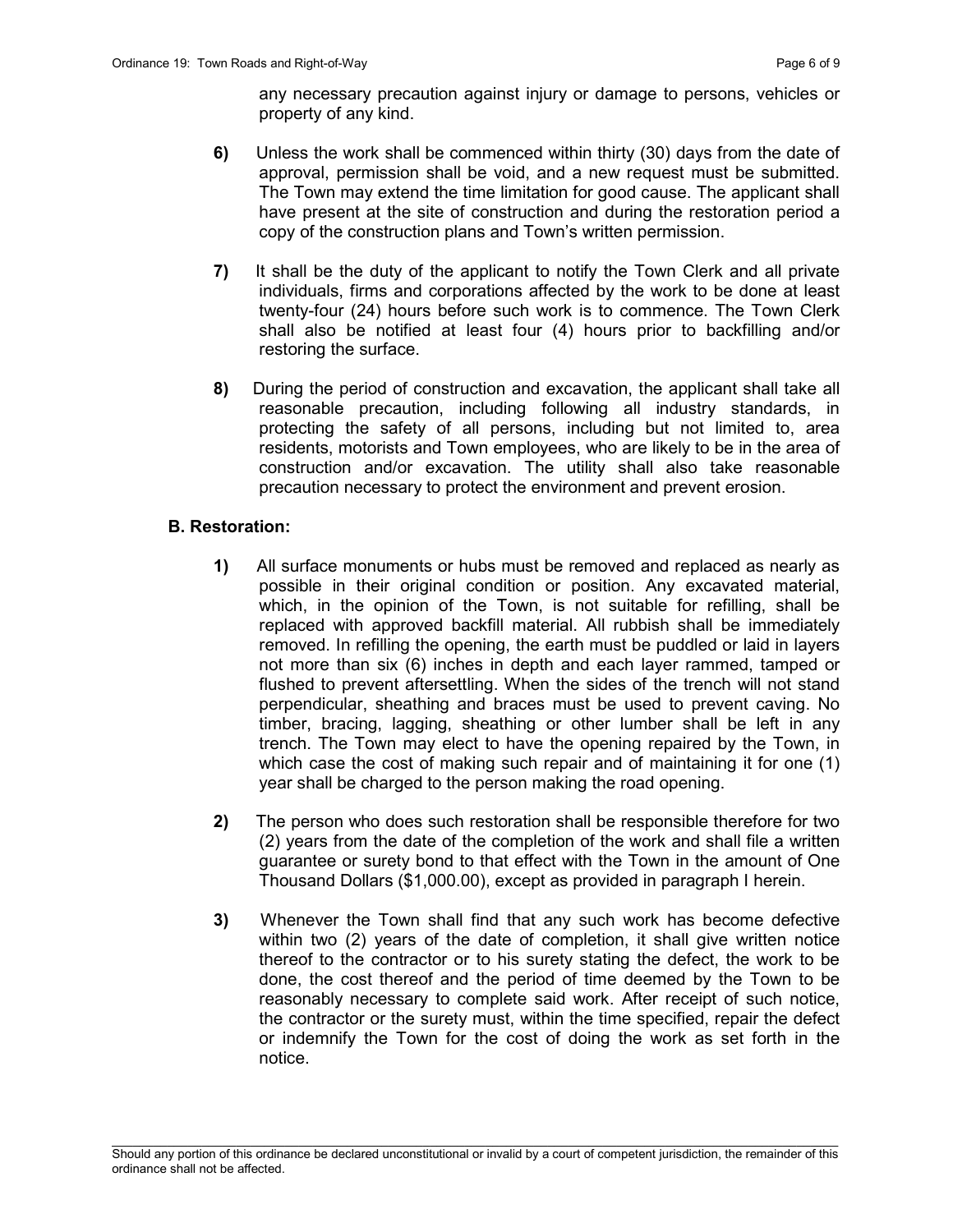- 4) All restoration work must be completed with 30 days of the project completion. In the event the applicant fails to timely complete the restoration, the Town may do so at the applicant's expense.
- C. Insurance Required: Except as provided for in paragraph I herein, a permit shall be issued only upon condition that the applicant submit to the Town satisfactory written evidence that applicant has in force and will maintain during the time the permit is in effect public liability insurance of not less than One Hundred Thousand Dollars (\$100,000.00) per one (1) person, Three Hundred Thousand Dollars (\$300,000.00) for one (1) accident and property damage coverage of not less than Fifty Thousand Dollars (\$50,000.00). The Town shall be listed as a third party insured on the policy.
- **D.** Bond: Except as provided for in paragraph I herein, before a permit is issued, the applicant must sign a statement that he will indemnify and hold harmless the Town of Grand Rapids and its officers from all liability for accidents and damage caused by any of the work covered by his permit, and that he will fill up and place in good and safe condition all excavations and openings made in the road, and will replace and restore the pavement over any opening he may make as near as can be to the state and condition in which he found it, and keep and maintain the same in such condition, normal wear and tear excepted, to the satisfaction of the Town Board for a period of two (2) years, and that he will pay all fines imposed upon him for any violation of any rule, regulation or ordinance governing road openings or drain laying adopted by the Town Board and will repair any damage done to existing improvements during the progress of the excavation in accordance with the ordinances, rules and regulations of the Town. Such statement shall also guarantee that if the Town shall elect to make the road repair, the person opening the road will pay all costs of making such repair and of maintaining the same for one (1) year.

# E. Costs to be paid by utility:

 Pursuant to PSC 130.05 (Wis. Admin.Code) and under the authority of the Town generally, a utility shall be required to pay the actual cost of functions undertaken by the Town to manage utility access to and use of municipal right-of-way. These management functions include all of the following:

- 1) Registering utilities, including the gathering and recording of information necessary to conduct business with a utility.
- 2) Issuing, processing and verifying excavation or other utility permit applications, including supplement applications.
- 3) Inspecting utility job sites and restoration projects.
- 4) Maintaining, supporting, protecting or moving utility equipment located within a municipal right-of-way during highway, street and right-of-way work undertaken by or at the direction of the Town. In lieu of payment of the actual cost, a utility may perform the duties.
- 5) Undertaking restoration work inadequately performed by a utility after providing notice and the opportunity to correct the work.
- 6) Revoking utility permits.

 $\mathcal{L}_\text{max}$ Should any portion of this ordinance be declared unconstitutional or invalid by a court of competent jurisdiction, the remainder of this ordinance shall not be affected.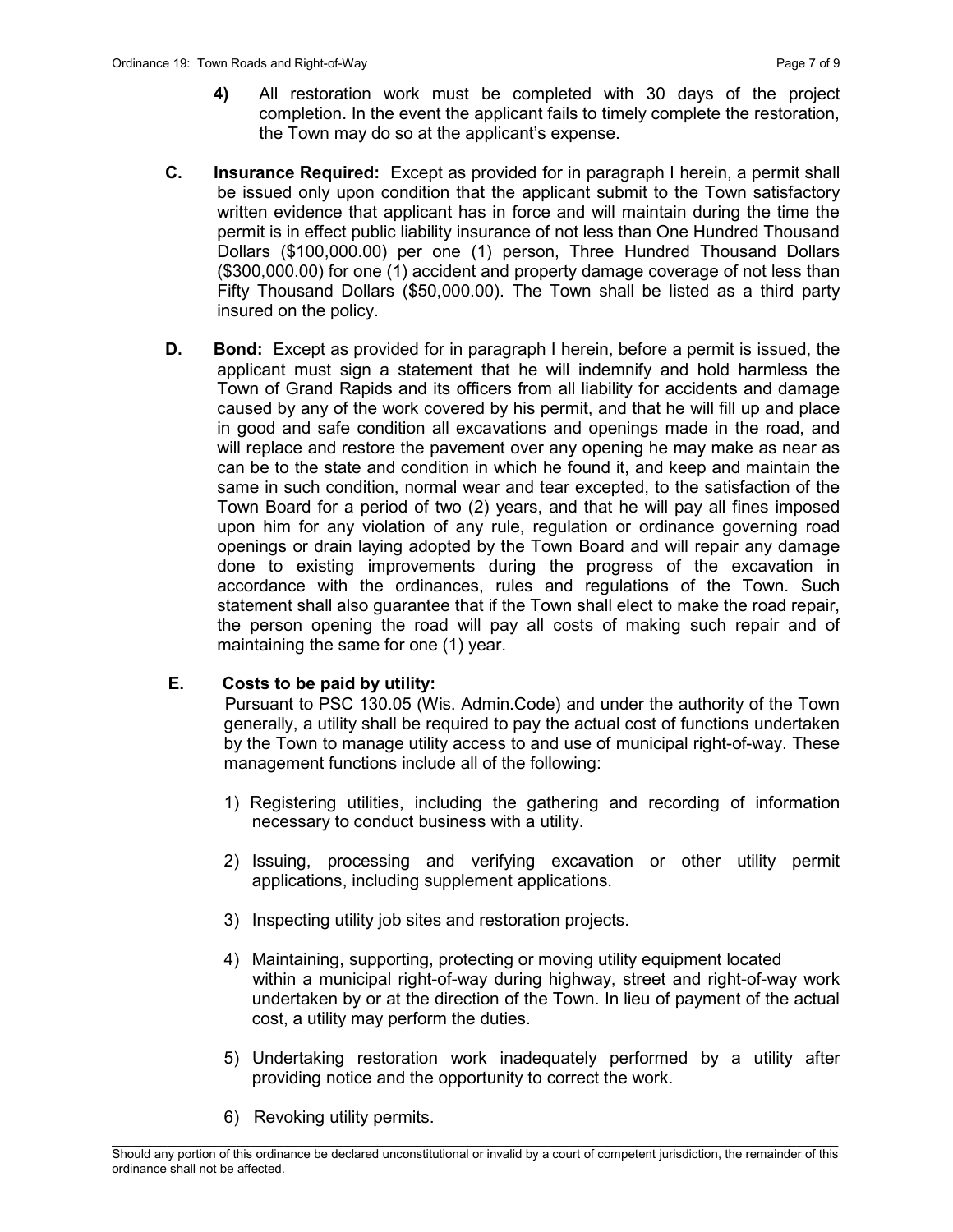- 7) Maintenance of databases.
- 8) Scheduling and coordinating, when possible, highway, street and right-of way work relevant to a utility permit.
- F. Permanent relocation of utility facilities: Pursuant to PSC 130.09 (Wis. Admin. Code) the Town may require a utility, at its expense, to permanently relocate transmission or distribution facilities in a municipal right-of-way when necessary for health, safety or public welfare.
- **G.** Abandonment: A utility shall notify the Town of the utility's intent to abandon transmission or distribution facilities and the utility shall provide the Town a map, at the utility's expense, depicting the location of any facility within the Town that the utility intends to abandon.
- H. Advance excavation work plans: A utility shall submit to the Town of Grand Rapids Public Works Director its future construction or excavation work plans in a time frame that will allow the Town to coordinate work within a municipal right-ofway.
- I. Bond/Insurance Requirements:

 Pursuant to PSC 130.06 (Wis. Admin. Code) the Town may require a utility to provide indemnity and/or performance bonds as well as proof of adequate liability insurance prior to the issuance of a permit only if the Town has reasonable grounds to question the financial responsibility or compliance ability of the utility.

- J. Definition: In this section, the definition of terms shall be as set for in PSC 130.01 (Wis. Admin. Code). Provided, however, the term utility as used in this section shall include an interim cable television operator and a video service provider.
- K. Exception: The provisions of this Section requiring payment of a fee, including a permit fee, the posting of a bond or the submission of proof of insurance shall not apply in any of the following circumstances, except that the safety and restoration requirement in this Section shall still be followed:
	- 1) Excavation work done by Town employees or contractors performing contract with the Town.
	- 2) Development of new town highways in recorded subdivisions.
	- 3) Excavation for utility purposes on a town highway in a recorded subdivision conducted by the subdivision developer prior to the hard-surface paving of such highway.
	- 4) Other projects in which the town board determines that issuing and exemption is appropriate.

#### 19.15 Penalties

Any person, firm or corporation that fails to comply with the provisions of this ordinance shall, upon conviction, be subjected to a forfeiture per Ordinance 39 "Schedule of Fees and Forfeitures" together with the costs of prosecution. Each day a violation exists or continues shall constitute a separate offense. All